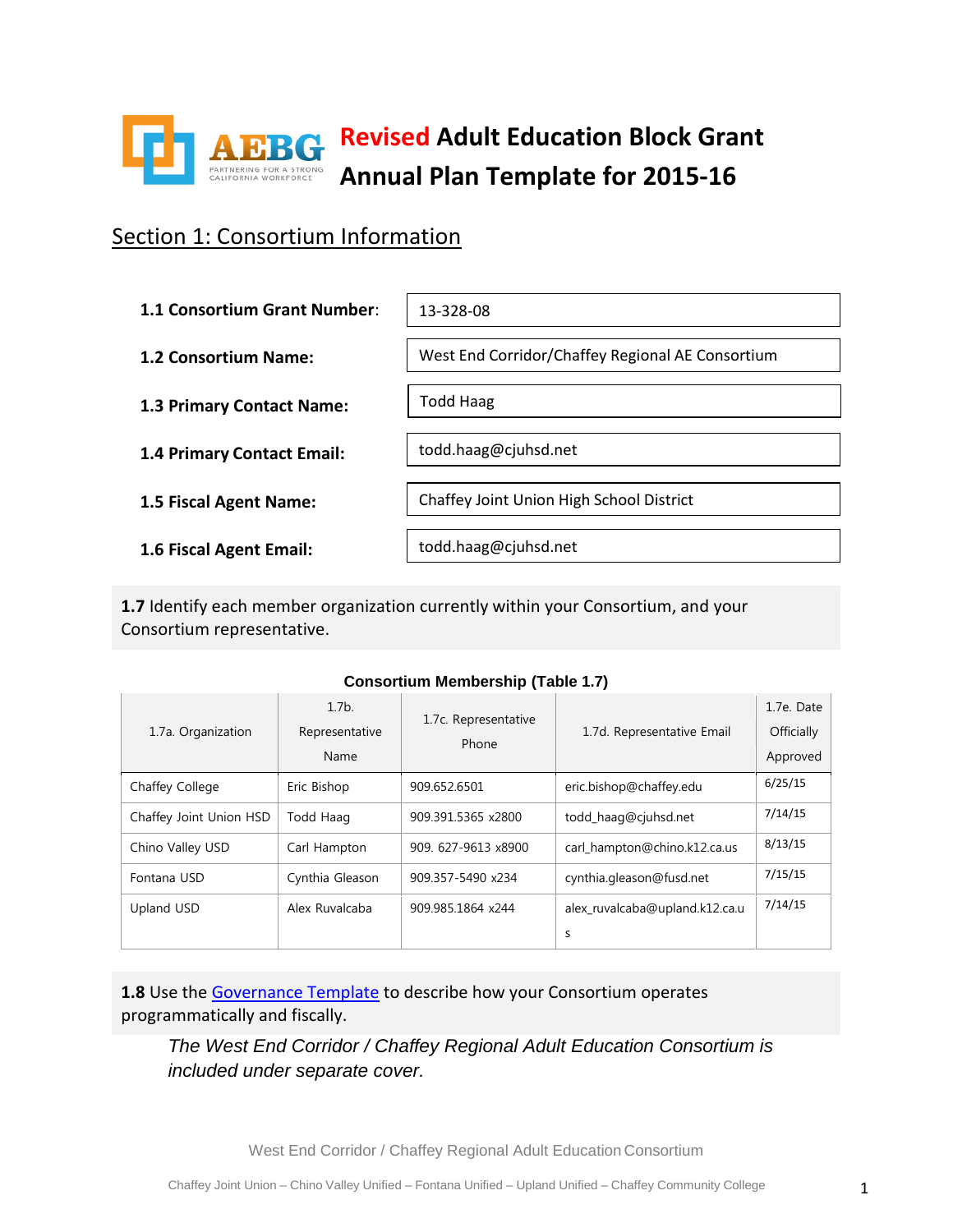**1.9** Attach an organizational chart to this plan submission. Show member relationships (including reporting) and interface with key partners, and identifying the fiscal agent (if applicable) and primary contact. See Guidance for sample and definitions.



**1.10** Whether using a single fiscal agent or not, describe how you are fiscally managing your block grant. How are you rolling up grant expenditures to certify and report to the State? Who will be your Certifying Officer?

*The West End Corridor/Chaffey Regional Adult Education Consortium is comprised of Chaffey Community College and the adult schools of the districts within the community college district; Chaffey Joint Union, Chino Valley Unified, Fontana Unified and Upland Unified school districts. These member agencies of the consortium have approved the Chaffey Joint Union High School District to serve as the consortium's fiscal agent. This decision was reached at a meeting of the consortium's executive committee on January 17, 2014 as it applied to the AB86 Planning Grant, was confirmed by the governing board of the CJUHSD on February 2, 2014, and was reconfirmed by a vote of the consortium membership on June 18, 2015. Management of consortium funds will follow all federal, state, county, and district guidelines within standard and acceptable accounting and auditing practices as they pertain to AEBG guidelines. Under the direction of the Assistant Superintendent of Business Services and the Chief Financial Officer, the Chaffey School District will devote a Budget Specialist to manage the AEBG and communicate with the consortium's executive committee Co-Chairpersons and/or Project Manager and the member agencies in facilitating grant expenditures. Expenditures will be reflected in the consortium's regional plan, and as necessary, be approved at formal*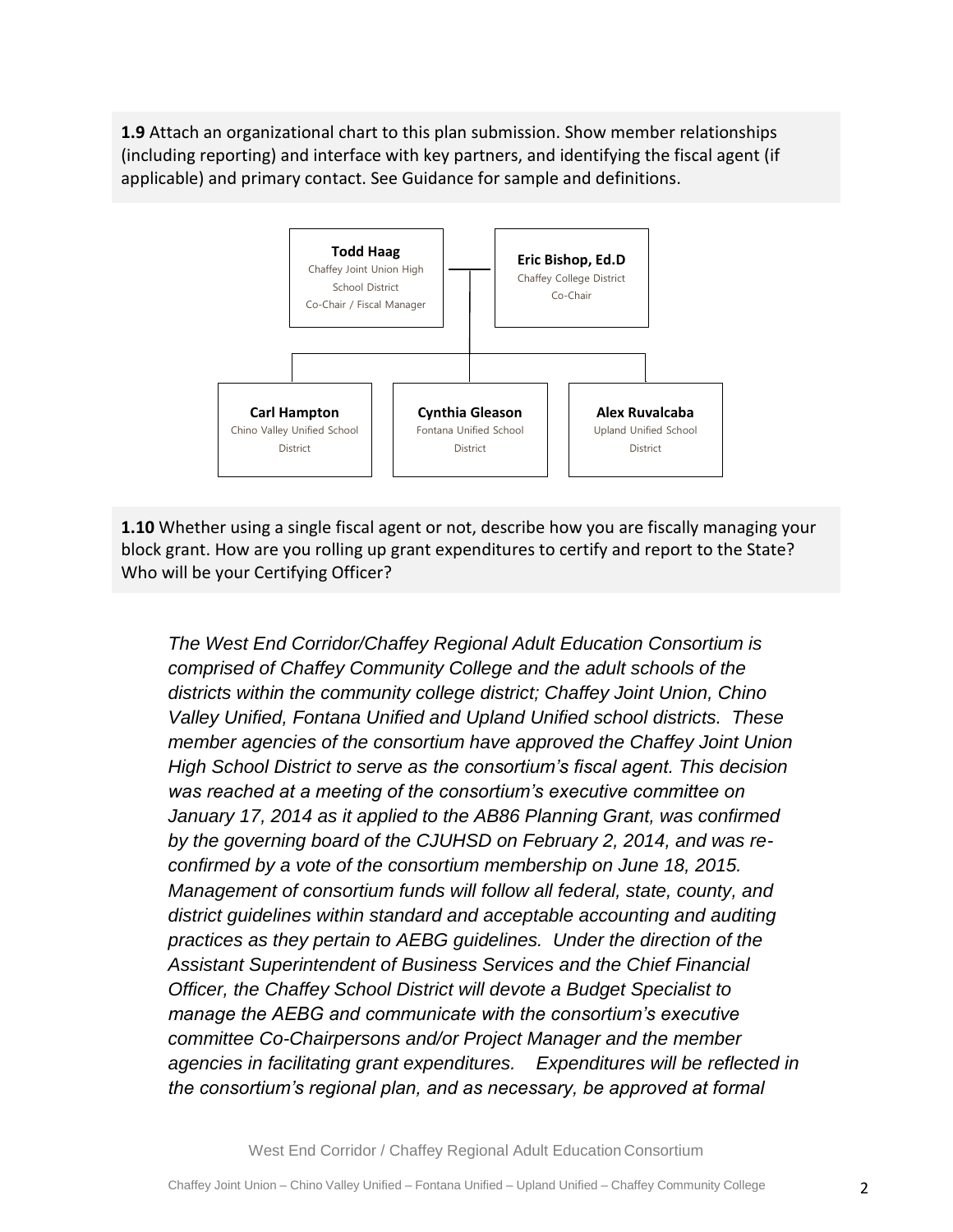*meetings of the consortium by majority vote of the membership. Meeting minutes will serve as supporting documentation of approved expenditures. Consortium-wide expenditures will be invoiced through the fiscal agent. Member agency related expenditures will be processed through and follow the procedures of local district fiscal departments and those districts will in turn invoice the fiscal agent. Member agencies will supply the necessary support documentation and fiscal reports necessary for reimbursement. Agency reimbursement will be processed for payment on a monthly basis. As the fiscal agent, the Chaffey Joint Union High School District will certify consortium-related budgets and expenditures.*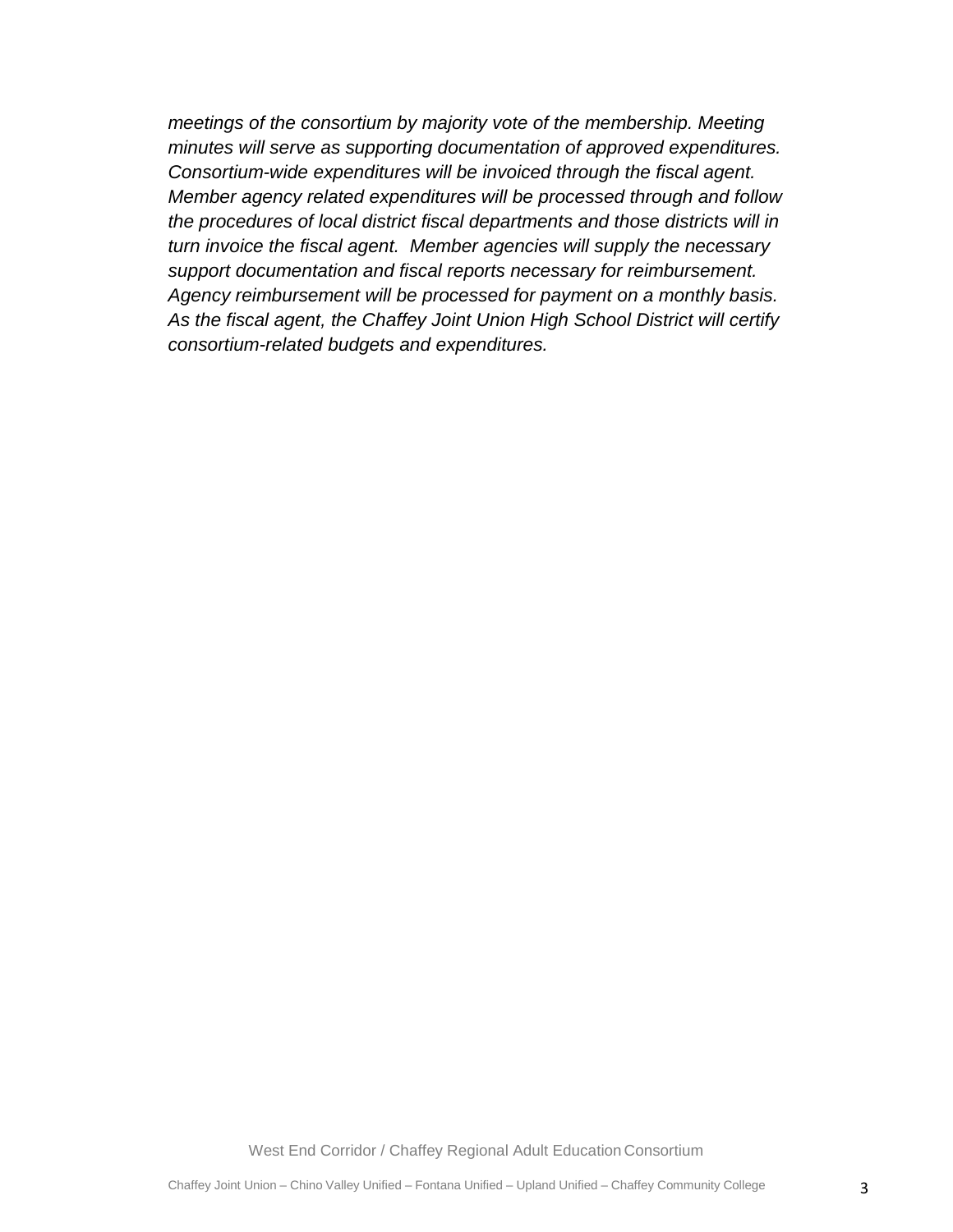The AEBG effort focuses on the purpose described in AB86: "… **to rethink and redesign an educational system that creates seamless transitions for students across adult schools and community colleges to accelerate academic and career success in order to earn a living wage."** Your *AB104 Adult Education Block Grant Three-Year Plan Update*  summarizes what your Consortium's vision and goals are for your regional Adult Education system by the end of the three-year implementation period (by the end of program year 2017-18). The annual plans will focus on what will be done to make progress towards that vision.

**2.1** Provide an Executive Summary regarding how your Consortium proposes to make progress in program year 2015-16 towards the realization the vision and goals of your Consortium's AB104 AEBG Three-year Plan referred to above. What will your system look like by the end of 2015-16? See Guidance document for more information about this narrative.

*For year one, plans are still evolving and shortly will be submitted for approval. Upon approval, consortium funds will be made available. Given these realities – time constraints, funding, holidays, programs already in motion – it would be realistic to assume that implementation momentum will not build until the first of the new year.*

*As part of the Governance Guidelines, West End has completed Brown Act training and has implemented a public awareness/involvement program per that training and the text of AB 104.*

*Current district data management systems will provide baselines and measurements, but decisions regarding consortium selection of a standardized/dashboard AB 104 adapted system will result from discussions, webinars, interviews, research and pilots that will conclude in April 2016. Both ASAP and SchoolGauge have provided webinars and demonstrations of adaptable tools.*

*Discussions have begun that have led to identifying priorities that are both measurable and achievable. Priorities include: scalable pilots in the areas of contextualized learning, VESL and work ethics; creating committees to address new programs, orientations, professional development, transitions, partner leverages, communications, measurement, tutoring and grants; developing budgets and construction plans for improved health*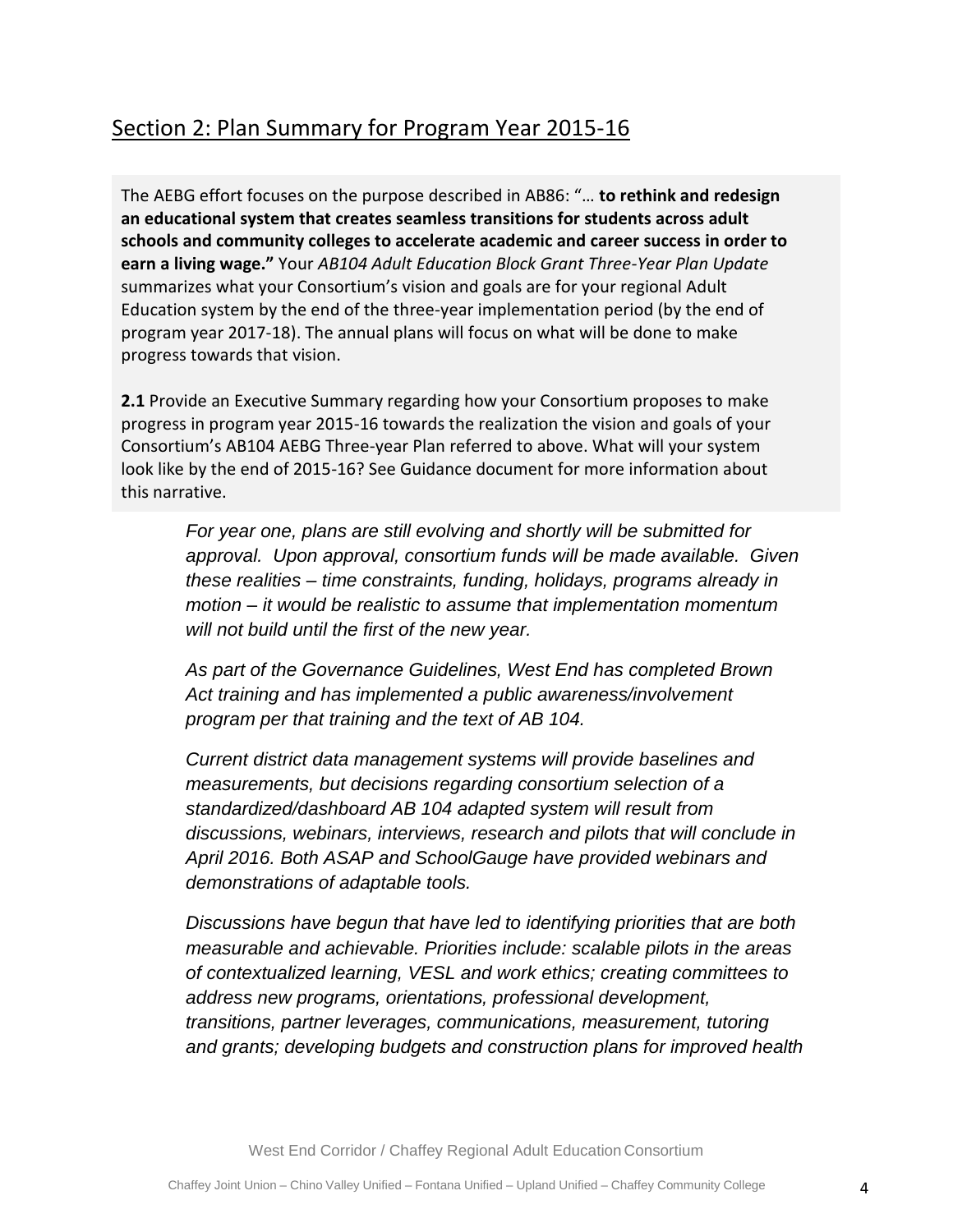*career facilities and new career centers and expanding distance learning and virtual programs.*

*Feasibility studies will focus on developing a logistics program that provides instruction and job placement for students but also focuses on logistics research that identifies industry and career trends. Other feasibility studies will focus on: developing aviation industry programs; leveraging existing corrections programs with Prop 47 funds; exploring Health Informatics; and providing child care services.*

*By the end of year one a marketing/communications plan will be developed and funded so that new student segments can be addressed with particular focus on recruiting parents of students in the K-12 districts as well as non-diploma completers from member district high schools. The communications plan will also address stakeholders to make them aware of the plan's scope, focus and projected outcomes.*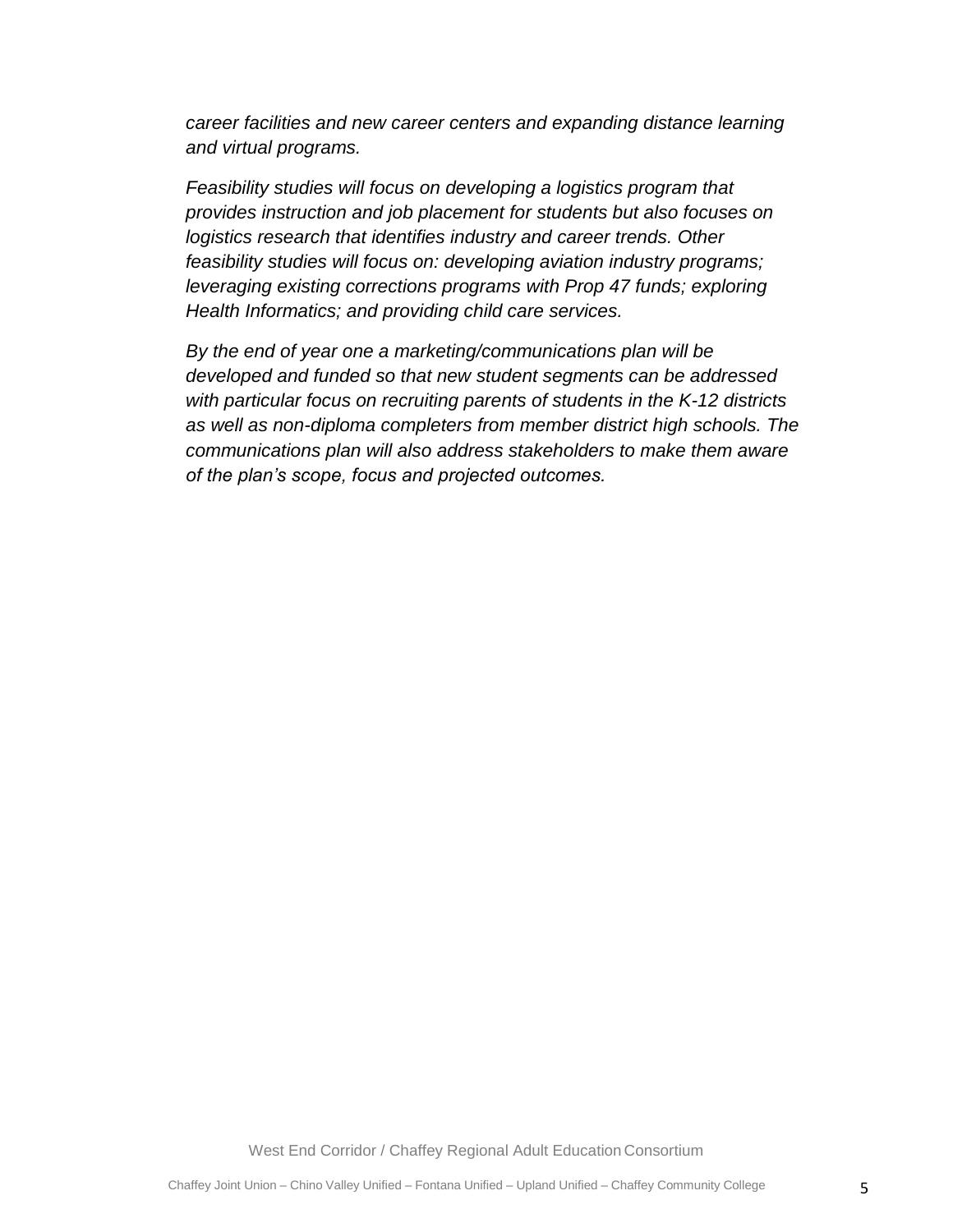### Section 3: Consortium Services and Funding Allocations

**3.1 Consortium Services by Program area, Member and Funding Source (Estimated).** Please identify the types of services your Consortium will provide, and the funding that will go to support these efforts. Information about *Levels of Service* will be gathered in Section 6. Using the **[Member Allocations Workbook](http://aebg.cccco.edu/portals/1/docs/reporting/AB104_MemberAllocationsForm_2015.xlsx)** for **Table 3.1**, Consortium Members will fill out their own spreadsheets. The spreadsheets completed by individual Members will automatically be totaled together to provide the Consortium level figures on the Summary Sheet of the Workbook. Below is an overview of the information required.

**Administration and MOE Indirect amounts are captured in Table 3.2b. The amounts entered in Table 3.1 should not include those expenses.** 

*Each member of the West End Corridor Consortium members has disclosed all sources of funding. Please see the Member Allocations Workbook included in this submission for additional information pertaining to Table 3.1.*

#### **REVISED 3.2 Consortium AEBG Allocations by Member (Estimated).**

**NEW INSTRUCTION: Table 3.2 will capture total AEBG MOE and Consortium Allocations, and the amounts of those figures that will go Administration (5% cap) and the MOE Indirect amount that will be charged to the AEBG.** Using the **[Member Allocations Workbook](http://aebg.cccco.edu/portals/1/docs/reporting/AB104_MemberAllocationsForm_2015.xlsx)** for Table **3.2**, Consortium Members will fill out their own spreadsheets. The spreadsheets completed by individual Members will automatically be totaled together to provide the Consortium level figures on the Summary Sheet of the Workbook. Below is an overview of the information required.

*Each member of the West End Corridor Consortium members has disclosed all sources of funding. Please see the Member Allocations Workbook included in this submission for additional information pertaining to Table 3.2.*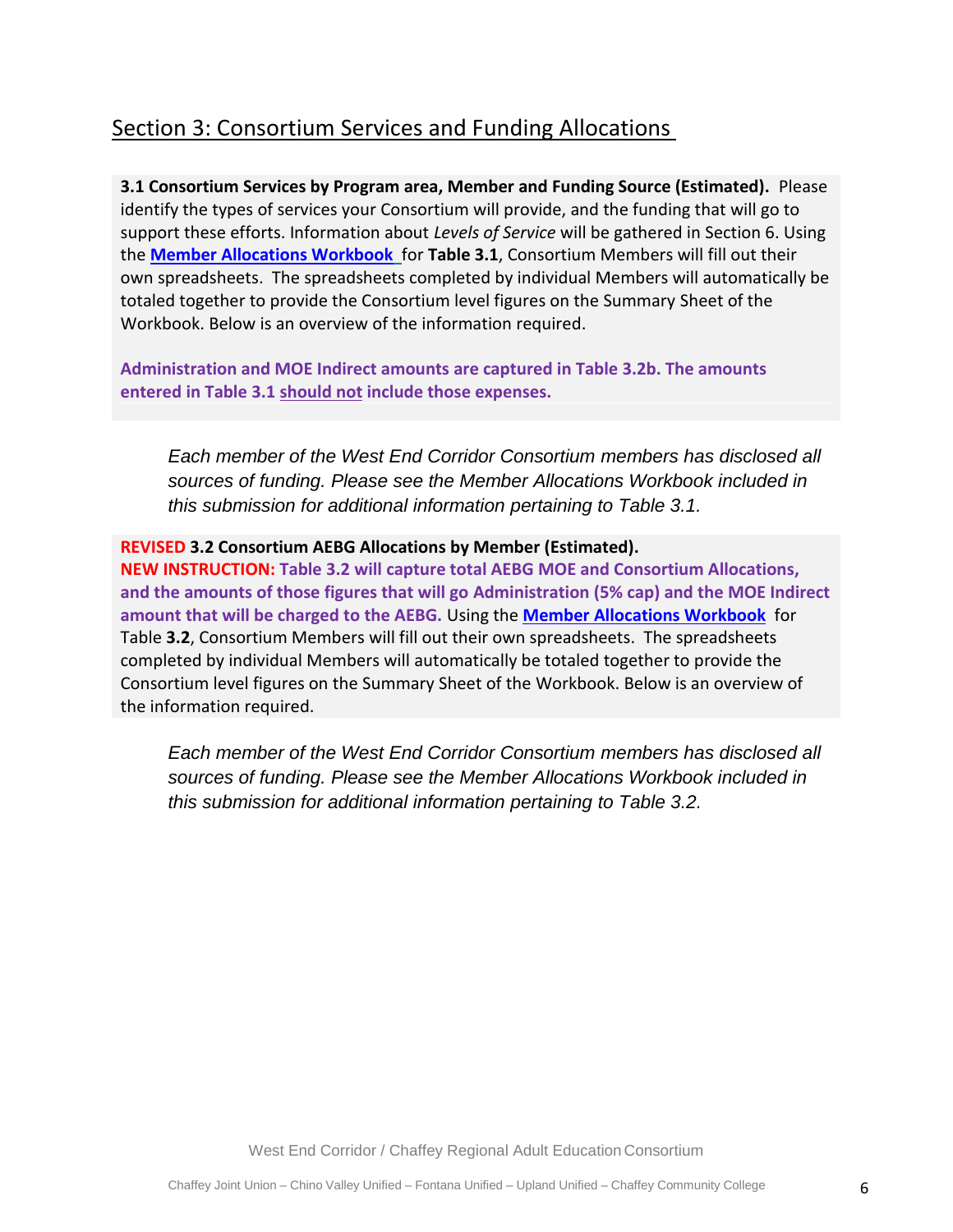### Section 4: Overview of 2015-16 Action Plans

Building off of your AB86 Final Plan, your AB104 Three-Year Consortia Plan Update and expected accomplishments for the 2015-16 program year, briefly outline your Consortium's top **3-5 key activities** for each of the Plan Objectives listed below for 2015-16. The original AB86 Objectives language has been adapted to the AB104 AEBG context.

**4.1 Objective 3:** Integrate existing programs and create seamless transitions into postsecondary education or the workforce. How will the Consortium align and connect existing and future adult education programs to postsecondary academic pathways and/or career pathways leading to employment? Activities should address how the Consortium will align placement tools, curriculum, assessment tools and rubrics, and student performance outcomes across delivery systems to ensure that student transition paths, both between providers and into postsecondary credit programs, are understood and supported across all systems.

**4.1a** Provide a description of your **AEBG Regional Assessment Plan**, i.e. how students will be appraised, placed, assessed, etc. into the regional adult system, as they progress, and as they move among the various schools. What tools and vendors will you be using for these activities?

*Currently in West End Corridor districts, counseling intake assessments focus on English and math through the community college ACCUPLACER and adult school CASAS tools. CTE courses and pathways assessments focus on math and English as well, with criteria cutoffs dependent on the pre-requisites of a particular CTE program. West End Corridor plans to broaden intake assessments to include cultural background, experiences, expertise, interests and passions as well as the academic skills required for the particular student pathway. Some of the tools and techniques that could provide these broadened insights include electronic portfolios, practical demonstration of skills, and interviews, combined with traditional English and math assessments. As one of its year 1 activities, West End Corridor is planning the development of an adult student career center that could handle most intake, orientation, testing and certifications, and is actively investigating working to develop staff capacity to support both differentiated intake and personal instructional plans across consortium regional institutions.*

**4.1b** Describe how you will track student enrollment, demographics, and performance. What system(s) will you be using? How will you collect the data from the student/classroom level? How will this system enable you to meet the targeted program outcomes?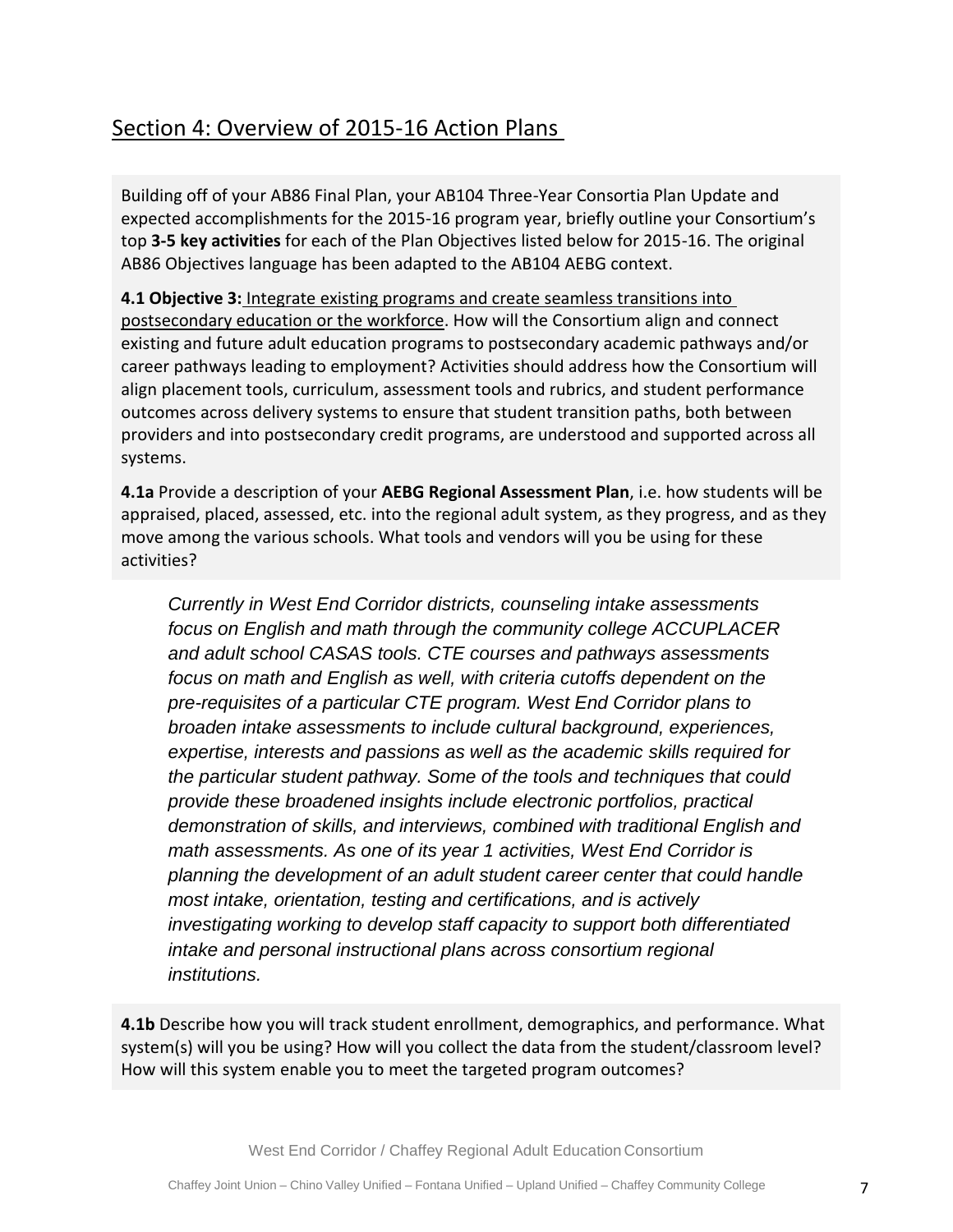*District data management systems will provide baselines and measurements, but decisions regarding consortium selection of a standardized/dashboard AB 104 adapted system will result from discussions, webinars, interviews, research and pilots that will conclude in April 2016. Both ASAP and SchoolGauge have provided webinars and demonstrations of adaptable tools.*

**4.1c - Objective 3 continued:** List other activities to integrate existing programs and create seamless transitions into postsecondary education and/or the workforce.

| $4.1c(1)$ . Activity                                      | $4.1c(2)$ .<br>Timeline | $4.1c(3)$ .<br>Consortium<br><b>Members</b><br>Involved | $4.1c(4)$ . Outcomes<br>Expected                                                                                                                                                        | $4.1c(5)$ . Method of<br>Assessing Impact                                                                                                                        |
|-----------------------------------------------------------|-------------------------|---------------------------------------------------------|-----------------------------------------------------------------------------------------------------------------------------------------------------------------------------------------|------------------------------------------------------------------------------------------------------------------------------------------------------------------|
| Develop joint articulation<br>committees                  | Y <sub>1</sub>          | <b>ALL</b>                                              | Articulation agreements are<br>-<br>developed across K-12 and<br><b>CCD</b> institutions                                                                                                | Number of students<br>$\blacksquare$<br>served, retention<br>tracking                                                                                            |
| Implement consortium-wide<br>electronic career portfolios | Y1                      | <b>ALL</b>                                              | Consortium institutions select<br>$\overline{\phantom{0}}$<br>shared career portfolio<br>tracking tool<br>Standardized intake.<br>$\blacksquare$<br>placement, assessment<br>procedures | Quantitative<br>$\blacksquare$<br>evaluations showing<br>20% increase in<br>career roadmaps for<br>students<br>Evaluations of<br>retention and<br>placement data |
| Create student passport<br>program                        | Y1                      | <b>ALL</b>                                              | - Students enroll / attend<br>courses at consortium<br>partner institutions<br>- Students have a wider array<br>of career pathways                                                      | Evaluations of<br>÷.<br>enrollment data<br>Number of students<br>served, retention &<br>completions tracking                                                     |

**Other Key Integration and Seamless Transition Activities (Table 4.1c)**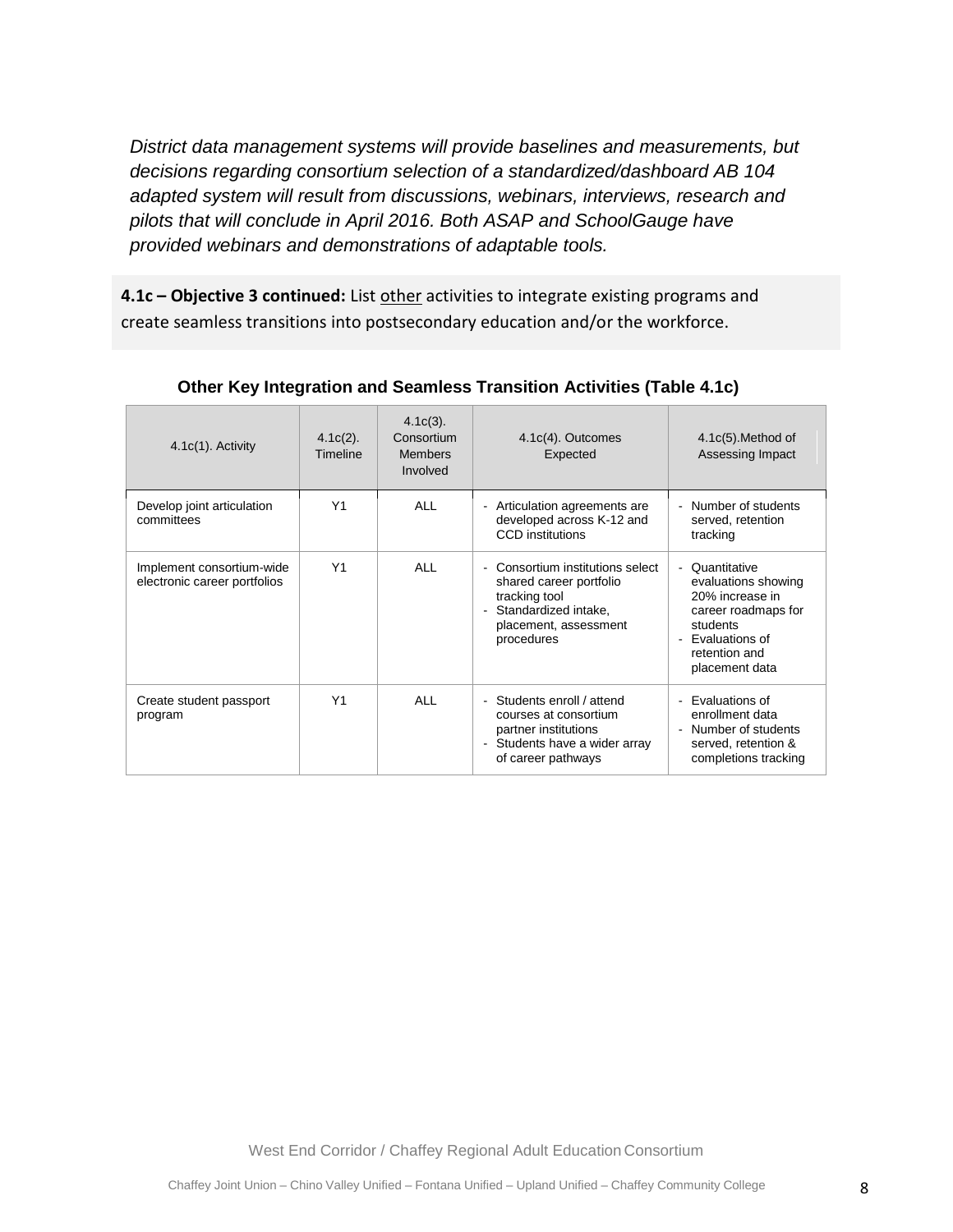**4.2** - **Objective 4:** Activities to address the gaps identified in Objective 1 (evaluation of *current levels and types of adult education programs* within its region, and Objective 2 (evaluation of *current needs* for adult education programs within the Consortium's region), updated in your Updated AB104 3-year Plan. Describe how the Consortium will respond to the gaps identified in the region. These might include, but are not limited to, working with other partners in the service area, developing or expanding programs and plans to assess the effectiveness of these expanded efforts.

Plans will have identified programming and service gaps including lack of providers, services, access, attainment, and/or performance. Activities to address these should include strategies to incrementally increase capacity in identified gap areas (e.g., using distance learning to reach adult populations in a Consortium's region who are currently underserved).

| 4.2a. Activity                                                                                                      | 4.2 <sub>b</sub><br>Timeline | 4.2c<br>Consortium<br><b>Members</b><br>Involved | 4.2d. Outcomes<br>Expected                                                                                                                                                                                                               | 4.2e. Method of<br>Assessing Impact                                                                                                                                               |
|---------------------------------------------------------------------------------------------------------------------|------------------------------|--------------------------------------------------|------------------------------------------------------------------------------------------------------------------------------------------------------------------------------------------------------------------------------------------|-----------------------------------------------------------------------------------------------------------------------------------------------------------------------------------|
| Establish career centers to support<br>cross-consortium transition and<br>student success                           | Y1                           | All                                              | Improved retention<br>$\blacksquare$<br>Improved student<br>$\blacksquare$<br>performance<br>Career certification and<br>$\sim$<br>employment<br>Standardized intake,<br>$\overline{\phantom{a}}$<br>placement, assessment<br>procedures | Tracking and exit<br>interviews, customer<br>service satisfaction<br>surveys, job<br>placement data                                                                               |
| Increase visibility of consortium<br>services through marketing,<br>communications, and targeted<br>outreach        | Y <sub>1</sub>               | All                                              | Increased enrollment in<br>ä,<br>existing programs<br>Improved awareness of<br>$\overline{a}$<br>student needs                                                                                                                           | - Compare enrollment<br>data for different<br>target populations<br>Survey students at<br>enrollment as to<br>source of information<br>- Attitude awareness<br>and usage outcomes |
| Expand consortium reach and<br>impact through scalable pilots using<br>distance, virtual, and blended<br>approaches | Y1                           | All                                              | More students in these<br>L.<br>types of services.<br>Student retention.<br>$\blacksquare$<br>completion, and<br>progress data.                                                                                                          | - Student / Teacher<br>surveys, evaluating<br>data on enrollment,<br>retention, impact and<br>efficacy of pilots                                                                  |

### **Key Activities for Addressing Gaps (Table 4.2)**

**4.3 - Objective 5**: Employ approaches proven to accelerate a student's progress toward his or her academic or career goals, such as contextualized basic skills and career technical education, and other joint programming strategies between adult education and career technical education. Research has emerged in recent years identifying practices that reduce the time it takes for adult learners to progress through basic skills and career education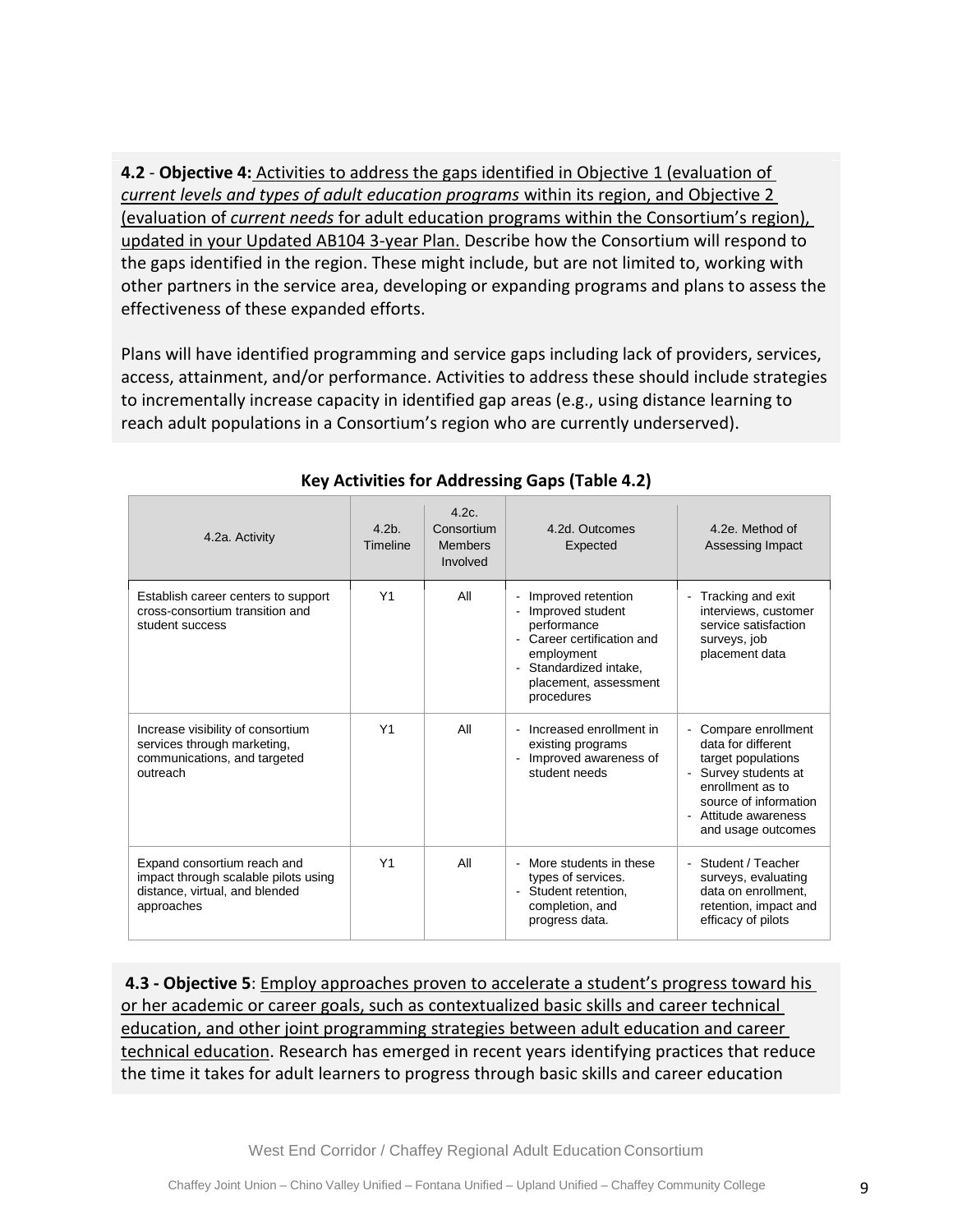pathways. Common strategies include compressing courses into shorter, more intensive terms (accelerated), individualized instruction based on a student's competencies (competency-based), and putting basic skills content into the context of a student's goals and career path (contextualized).

Identify activities that you will implement and/or improve through using specific evidencebased strategies across the region, within and between systems where they currently don't exist, to accelerate student's progress.

| 4.3a. Activity                                                                                                    | $4.3b$ .<br>Timeline | 4.3c.<br>Consortiu<br>m<br><b>Members</b><br>Involved | 4.3d. Outcomes<br>Expected                                                                         | 4.3e. Method of<br>Assessing Impact                                                                                                                                                                           |
|-------------------------------------------------------------------------------------------------------------------|----------------------|-------------------------------------------------------|----------------------------------------------------------------------------------------------------|---------------------------------------------------------------------------------------------------------------------------------------------------------------------------------------------------------------|
| Scalable pilots in contextualized<br>learning, VESL and work ethics                                               | Y <sub>1</sub>       | All                                                   | Increases in enrollments<br>$\blacksquare$<br>Accelerated progress<br>through course<br>sequences  | Persistence rates:<br>$\overline{\phantom{a}}$<br>grades earned<br>Number of students<br>$\overline{a}$<br>requiring additional<br>tutoring compared<br>with traditional<br>classroom instruction<br>courses. |
| Short-Term Career Certifications, with<br>a particular emphasis on Health<br>Careers, Logistics, and Construction | Y <sub>1</sub>       | All                                                   | Increased numbers of<br>$\sim$<br>certifications<br>Increased job<br>$\blacksquare$<br>placements  | Job placement data,<br>$\overline{a}$<br>Evaluation of income<br>L.<br>data increases                                                                                                                         |
| Supplemental distance learning<br>courses (blended / virtual)                                                     | Y1                   | All                                                   | Increased registration<br>$\blacksquare$<br>Removal of scheduling<br>$\blacksquare$<br>constraints | Persistence rates:<br>$\overline{\phantom{a}}$<br>grades earned<br>Evaluation of time<br>taken from initial<br>enrollment to<br>completed of<br>selected programs                                             |

### **Key Activities for Accelerating Student Progress (Table 4.3)**

**4.4** - **Objective 6:** Collaborate in the provision of ongoing professional development opportunities for faculty and other staff to help them achieve greater program integration and improve student outcomes. A critical element to ensuring the effective implementation of the Consortium's plans to improve adult education programs are faculty and staff equipped with the skills, knowledge, and support needed to deliver high-quality instruction and use classroom support strategies that foster learner persistence and goal achievement. Significant and effective professional development will be required to build capacity within the existing systems to deliver this new vision for adult learning throughout the state.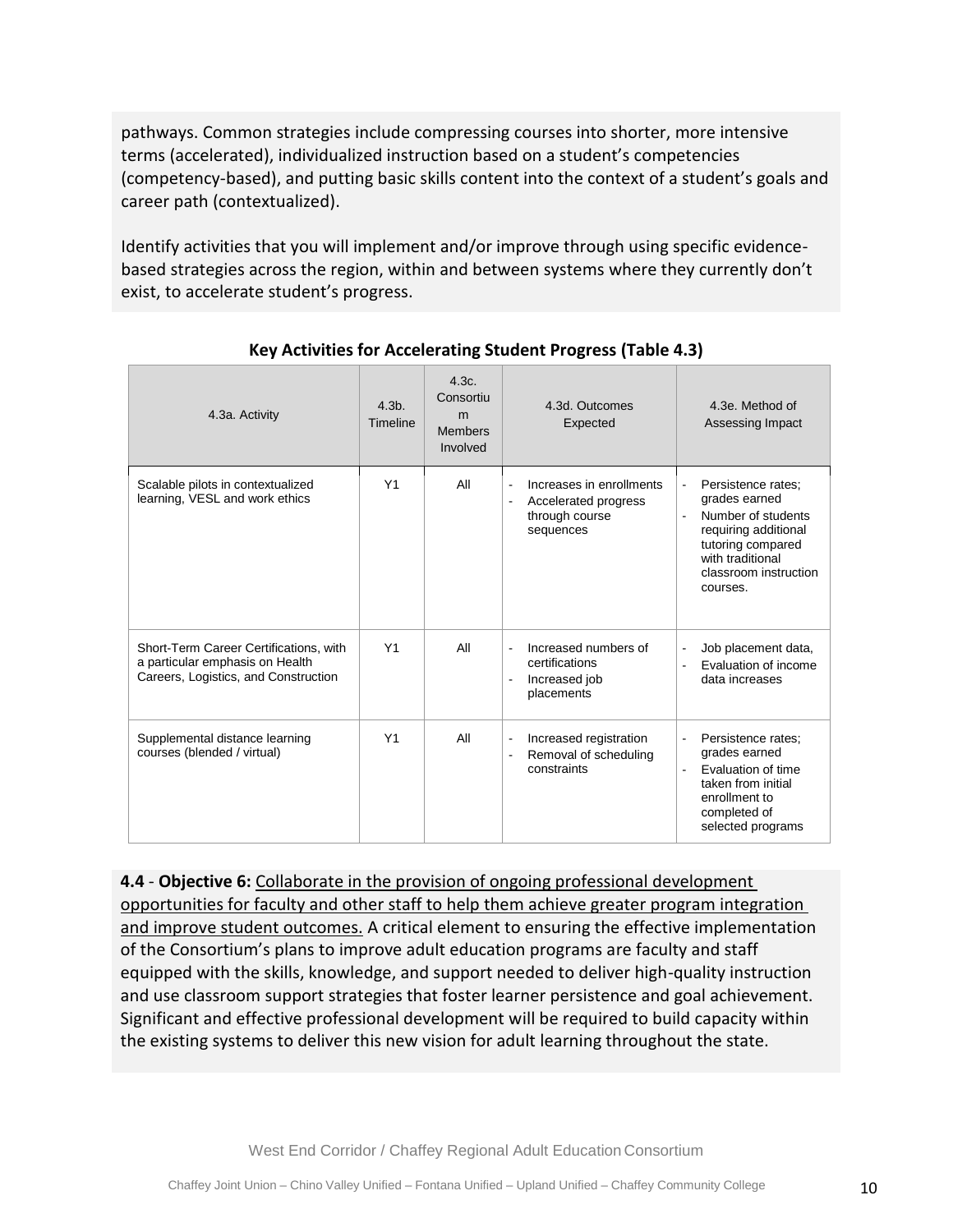List activities that your consortium will implement to collaborate in the provision of ongoing professional development opportunities for faculty and other staff to help them achieve greater program integration and improve student outcomes.

| 4.4a. Activity                                                                              | $4.4b$ .<br>Timeline | 4.4c.<br>Consortium<br><b>Members</b><br>Involved | 4.4d. Outcomes<br>Expected                                                                                                                                                                                                                                                                                                                                                                                                                                                       | 4.4e. Method of<br>Assessing Impact                                                                                                                            |
|---------------------------------------------------------------------------------------------|----------------------|---------------------------------------------------|----------------------------------------------------------------------------------------------------------------------------------------------------------------------------------------------------------------------------------------------------------------------------------------------------------------------------------------------------------------------------------------------------------------------------------------------------------------------------------|----------------------------------------------------------------------------------------------------------------------------------------------------------------|
| Consortium goals and<br>assessments                                                         | Y1                   | ΑIΙ                                               | Shared understanding of<br>÷,<br>intent and outcomes of AEBG<br>(i.e., traditional outcomes to<br>workforce outcomes)<br>- Counseling and guidance<br>services are expanded to<br>include student interests,<br>workforce skills, and financial<br>resources.<br>Intake personnel are skilled<br>$\blacksquare$<br>at counseling incoming<br>students about goals and<br>needs and enter on a<br>tracking form the student can<br>utilize throughout adult school<br>attendance. | Number of people<br>trained<br>- Tracking data entered<br>and used<br>- Customer service<br>satisfaction surveys,<br>tracking and exit<br>interviews           |
| Career and academic<br>pathways                                                             | Y1                   | All                                               | Counseling and guidance<br>services are expanded to<br>include student interests,<br>workforce skills, and financial<br>resources<br>- Course offerings are<br>enhanced by                                                                                                                                                                                                                                                                                                       | Number of Pathways<br>created and used<br>Number of staff and<br>faculty trained.<br>Proportion of students<br>who now have<br>educational and<br>career plans |
| Contextualized learning to<br>accelerate student progress                                   | Y1                   | All                                               | - Faculty develop expertise in<br>contextualized learning<br>opportunities<br>Pilot courses in VESL are<br>÷.<br>developed                                                                                                                                                                                                                                                                                                                                                       | Number of<br>contextualized<br>courses developed<br>and implemented<br>Student / teacher<br>evaluations of pilots                                              |
| Technology that supports<br>Instruction (i.e., technology-<br>based formative intervention) | Y1                   | All                                               | Faculty develop expertise in<br>$\blacksquare$<br>technology tools to support<br><b>ESL and HSE software</b>                                                                                                                                                                                                                                                                                                                                                                     | Number of teachers<br>trained,<br>- Number of students<br>using the systems<br>- Data on retention,<br>progress and<br>completion to gauge<br>impact.          |

### **Key Activities for Professional Development Collaboration (Table 4.4)**

**4.5** - **Objective 7:** Leverage existing regional structures, including, but not limited to, with local workforce investment areas. Describe how the Consortium will leverage existing assets or structures to benefit the adult learners in the region. These assets or structures might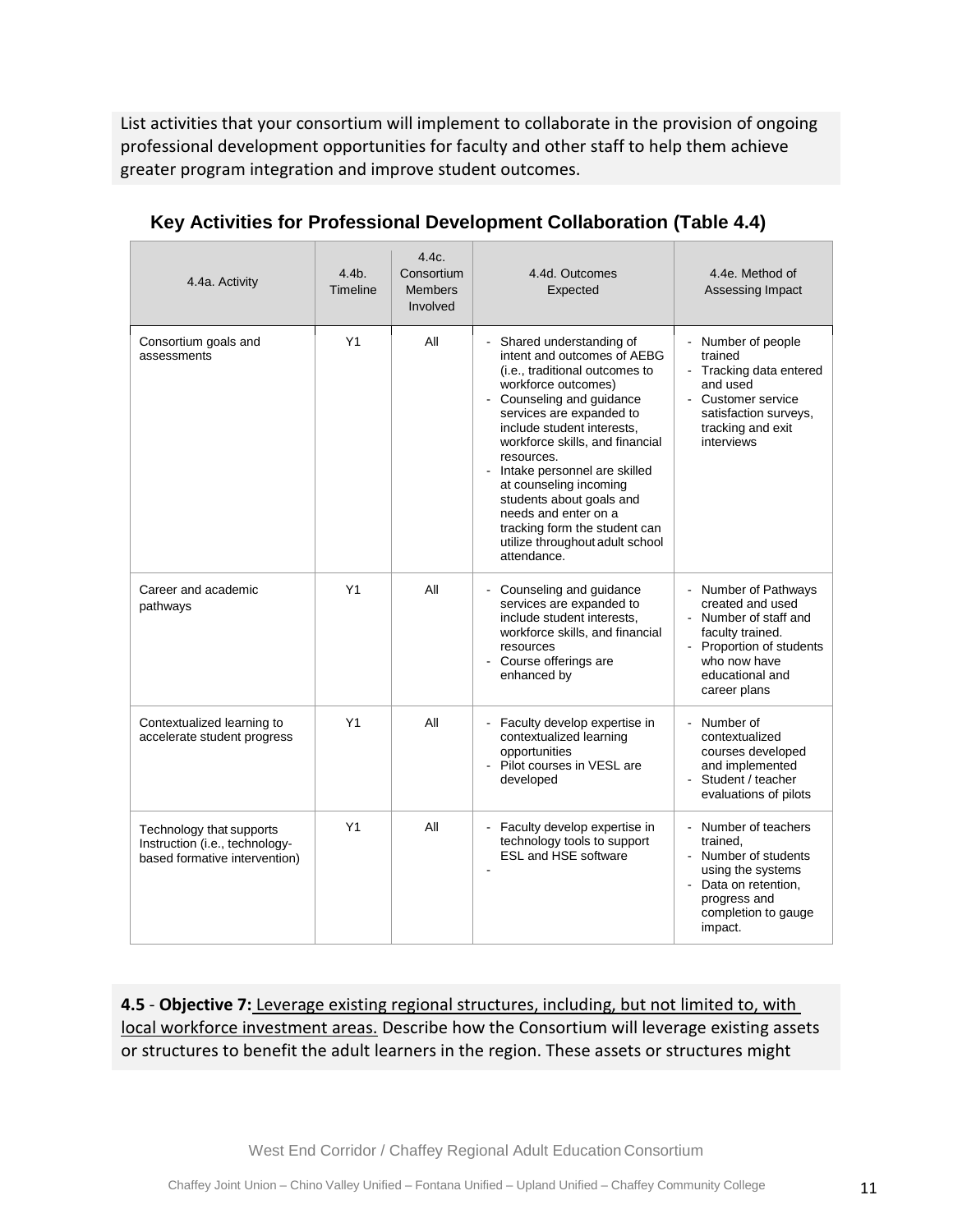include, for example, contributions from or collaborations with local Workforce Investment Boards (WIBs), industry employer groups, chambers of commerce, and county libraries.

List activities to leverage existing regional structures and utilization of resources.

| 4.5a. Activity                                     | $4.5b$ .<br>Partner(s)                    | 4.5c.<br>Contribution(s)<br>Made                                                        | 4.5d.<br>Consortiu<br>m<br><b>Members</b><br>Involved | 4.5e.<br>Timelin<br>$\mathbf{e}$ | 4.5f. Outcomes<br>Expected                                                                                                                        | 4.5g. Method of<br>Assessing<br>Impact                                                                              |
|----------------------------------------------------|-------------------------------------------|-----------------------------------------------------------------------------------------|-------------------------------------------------------|----------------------------------|---------------------------------------------------------------------------------------------------------------------------------------------------|---------------------------------------------------------------------------------------------------------------------|
| Leveraging<br>existing<br>assets and<br>structures | Workforce<br>Investment<br>Board          | Tools,<br>licenses, job<br>placement                                                    | All                                                   | Y1                               | Students have<br>access to up-to-<br>date tools<br>Students get<br>ready for<br>licensures<br>Job placement<br>assistance for<br>completers       | - Interviews,<br>surveys of<br>students and<br>employers<br>regarding job<br>placement.<br>Job<br>placement<br>data |
| Leveraging<br>existing<br>assets and<br>structures | Immigration<br>and Customs<br>Enforcement | Oversight,<br>regulations,<br>content.<br>process                                       | All                                                   | Y1                               | Increases in<br>$\mathbf{r}$<br>student<br>referrals<br>Increase in<br>$\blacksquare$<br>grant<br>applications<br>Improved job<br>placement rates | Meetings,<br>Production of<br>Materials,<br>Program<br>Design,<br>Communicati<br>ons Plan                           |
| Leveraging<br>existing<br>assets and<br>structures | Employment<br>Development<br>Department   | Referrals,<br>Expertise,<br>Staff,<br>Research,<br>Co-Funding<br>through<br>Foundations | All                                                   | Y1                               | Increases in<br>ä,<br>student<br>referrals<br>$\sim$<br>Increase in<br>grant<br>applications<br>Improved job<br>$\Box$<br>placement rates         | - Qualitative<br>analysis of<br>referrals data<br>Job<br>ä,<br>placement<br>data                                    |
| Leveraging<br>existing<br>assets and<br>structures | Veterans<br>Administration                | Referrals,<br>Resources<br>for Intake,<br>Fees                                          | All                                                   | Y1                               | Increases in<br>$\Box$<br>student<br>referrals<br>- Increase in<br>grant<br>applications<br>Improved job<br>÷.<br>placement rates                 | - Qualitative<br>analysis of<br>referrals data<br>Job<br>$\blacksquare$<br>placement<br>data                        |
| Leveraging<br>existing<br>assets and<br>structures | Kaiser<br>Permanente                      | Placement,<br>Internships,<br>Career<br>Ladders.<br>Curriculum<br>Content, Soft         | All                                                   | Y1                               | Improvements<br>$\blacksquare$<br>in student soft<br>skills<br>Improved job<br>placement rates                                                    | - Student /<br>employer<br>surveys<br>Job<br>$\blacksquare$<br>placement<br>data                                    |

**Key Activities for Leveraging Structures and Assets (Table 4.5)**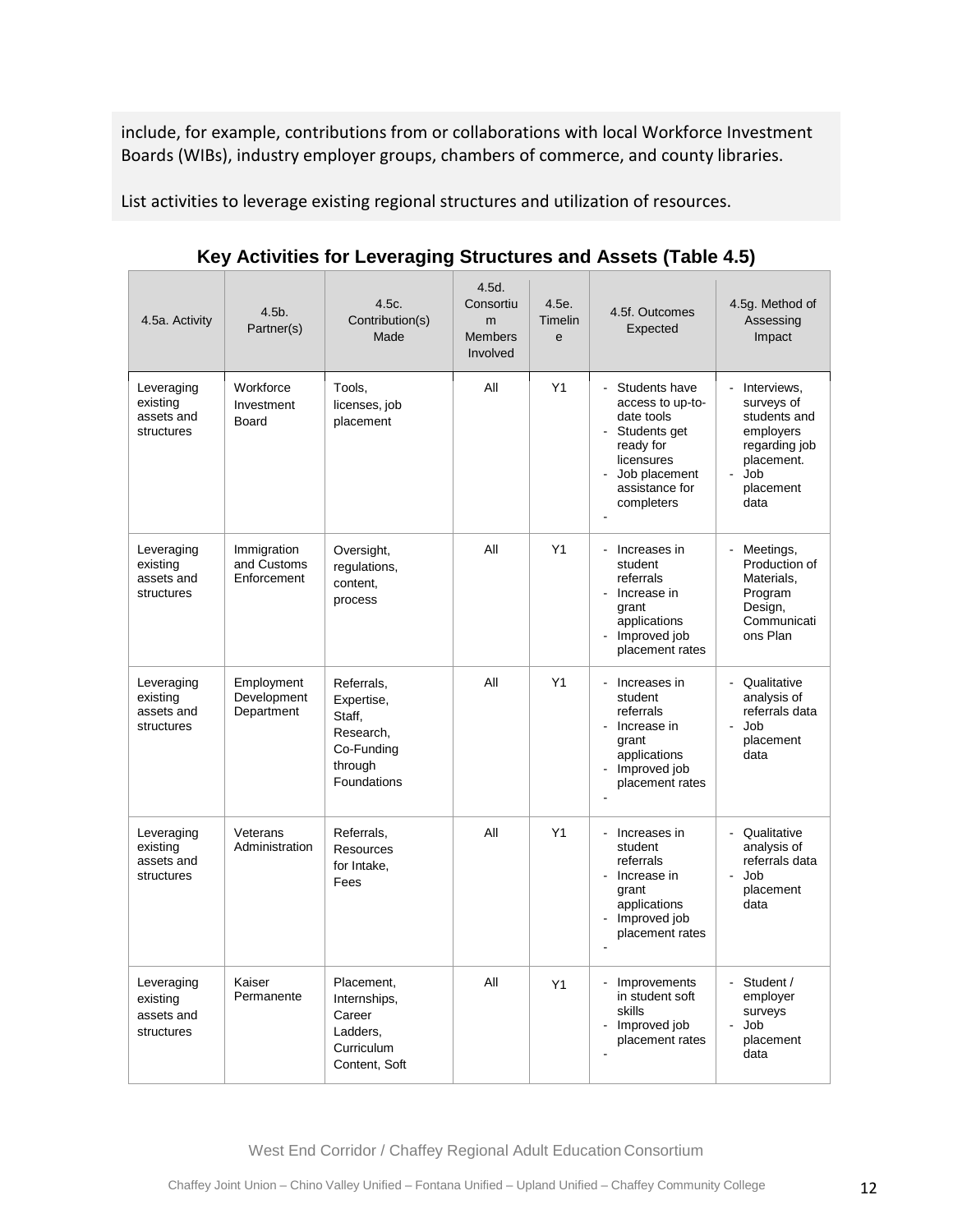| 4.5a. Activity | $4.5b$ .<br>Partner(s) | 4.5c.<br>Contribution(s)<br>Made  | 4.5d.<br>Consortiu<br>m<br><b>Members</b><br>Involved | 4.5e.<br>Timelin<br>e | 4.5f. Outcomes<br>Expected | 4.5g. Method of<br>Assessing<br>Impact |
|----------------|------------------------|-----------------------------------|-------------------------------------------------------|-----------------------|----------------------------|----------------------------------------|
|                |                        | <b>Skills</b><br><b>Standards</b> |                                                       |                       |                            |                                        |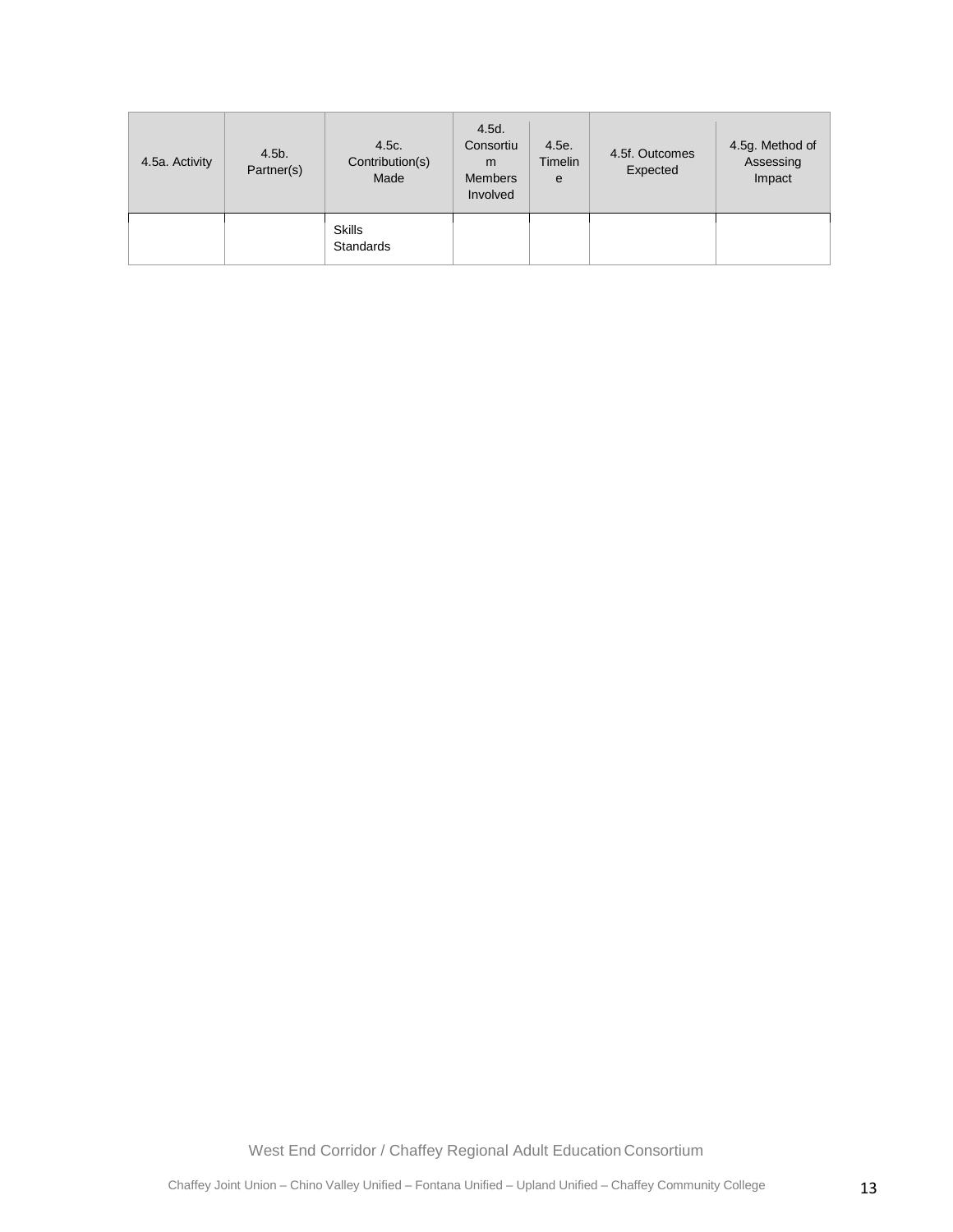## Section 5: Estimated Allocations by Objective

**5.1 Allocation by Objective, Member and Funding Source (Estimated).** Provide an estimate of the budget the Consortium will plan to expend in order to carry out the activities (including those not listed above) relevant to each Objective. It is understood that these figures will change over the course of implementation, so this would be your best estimate at this time. Using the **[Member Allocations Workbook](http://aebg.cccco.edu/portals/1/docs/reporting/AB104_MemberAllocationsForm_2015.xlsx)** for **Table 5.1,** Consortium Members will fill out their own spreadsheets. The spreadsheets completed by individual Members will automatically be totaled together to provide the Consortium level figures on the Summary Sheet of the Workbook. Below is an overview of the information required.

**Administration and MOE Indirect amounts are captured in Table 3.2b. The amounts entered in Table 5.1 should not include those expenses.** 

*Each member of the West End Corridor Consortium members has disclosed their funding by source. Please see the Member Allocations Workbook included in this submission for additional information regarding Table 5.1.*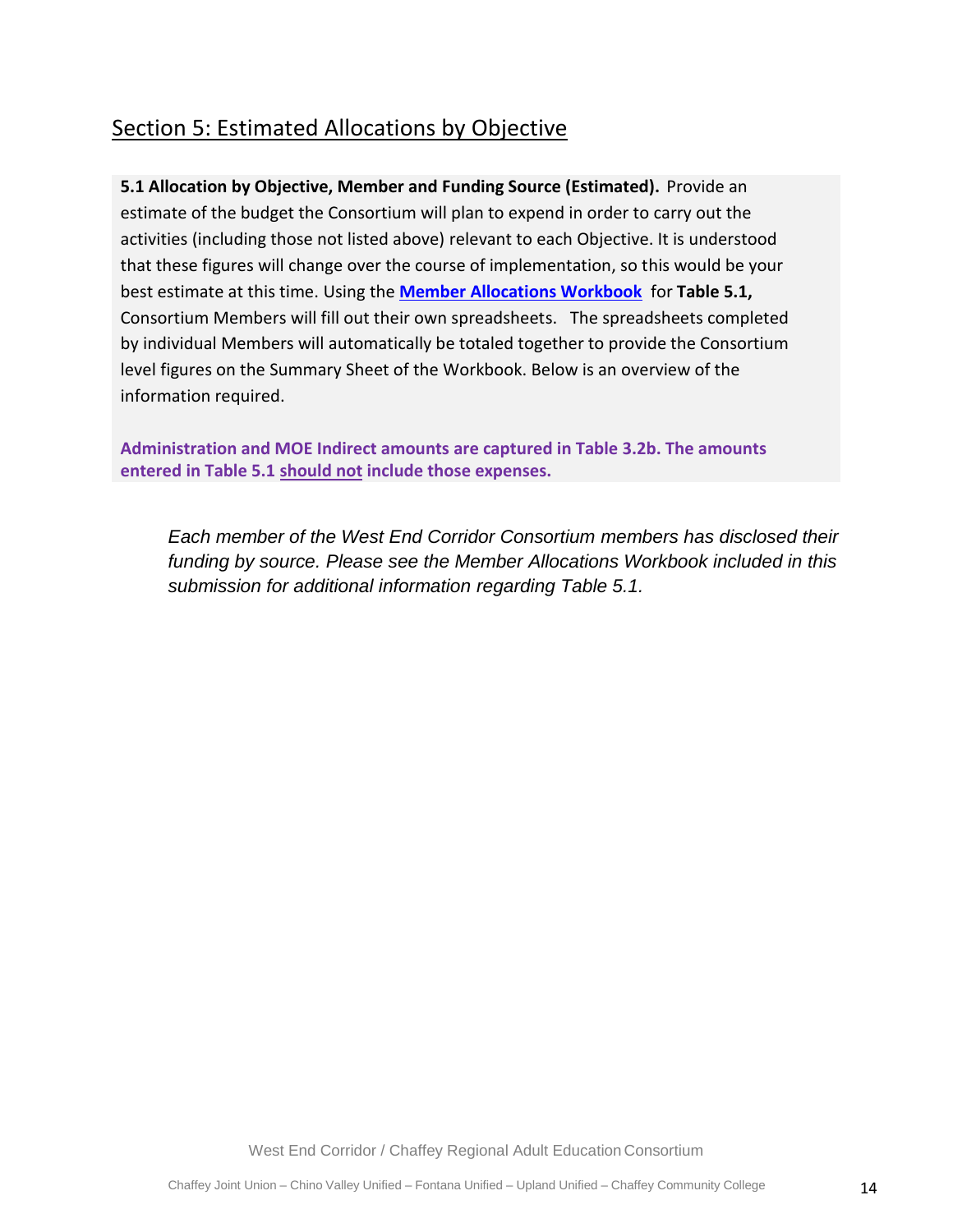## Section 6: Levels of Service and Assessment of Effectiveness

**6.1 Projected Levels of Service.** Provide the number of students served in 2013-14 as identified in your AB86 Final Plan, as applicable, and target numbers for each of the AB104 AEBG Program Areas listed in the table shown below. *Estimates for the figures for the new AB104 AEBG program areas (Pre-Apprenticeship training, Adults training to support child school success, and Adults in the Workforce, Including Older Adults) are acceptable.*  Duplicated headcounts are acceptable as some students may be in more than one program. You may add notes to explain your baseline and target figures, if necessary. **It is understood that these figures will change over the course of implementation, so this would be your best estimate at this time.** 

Using the **[Performance Measures Workbook](http://aebg.cccco.edu/portals/1/docs/reporting/AB104_Performance%20Measures%20Form.xlsx)** for **Table 6.1**, Consortium Members will fill out their own spreadsheets. The spreadsheets completed by individual Members will automatically be totaled together to provide the Consortium level figures on the Summary Page of the Workbook. Below is an overview of the information required.

*Each member of the West End Corridor Consortium has provided estimates for their respective institutions and completed the Performance Measures workbook, which has been included in this submission.* 

**6.2 Project Performance Outcome Targets.** Provide target percentages for each of the performance measures listed in the table shown below. See the Guidance document for more information on this section, and resource links for goal-setting approaches.

Using the **[Performance Measures Workbook](http://aebg.cccco.edu/portals/1/docs/reporting/AB104_Performance%20Measures%20Form.xlsx)** for **Table 6.2**, Consortium Members will fill out their own spreadsheets. The spreadsheets completed by individual Members will automatically be totaled together to provide the Consortium level figures on the Summary Page of the Workbook. Below is an overview of the information required.

*Each member of the West End Corridor Consortium has provided estimates for their respective institutions and completed the Performance Measures workbook, which has been included in this submission.* 

**6.3** List and describe any additional measures your Consortium will be tracking in order to gauge the impact of the Consortium's plan efforts. (Optional – see Guidance document for information)

*The West End Corridor Consortium does not have additional measures to report at this time.*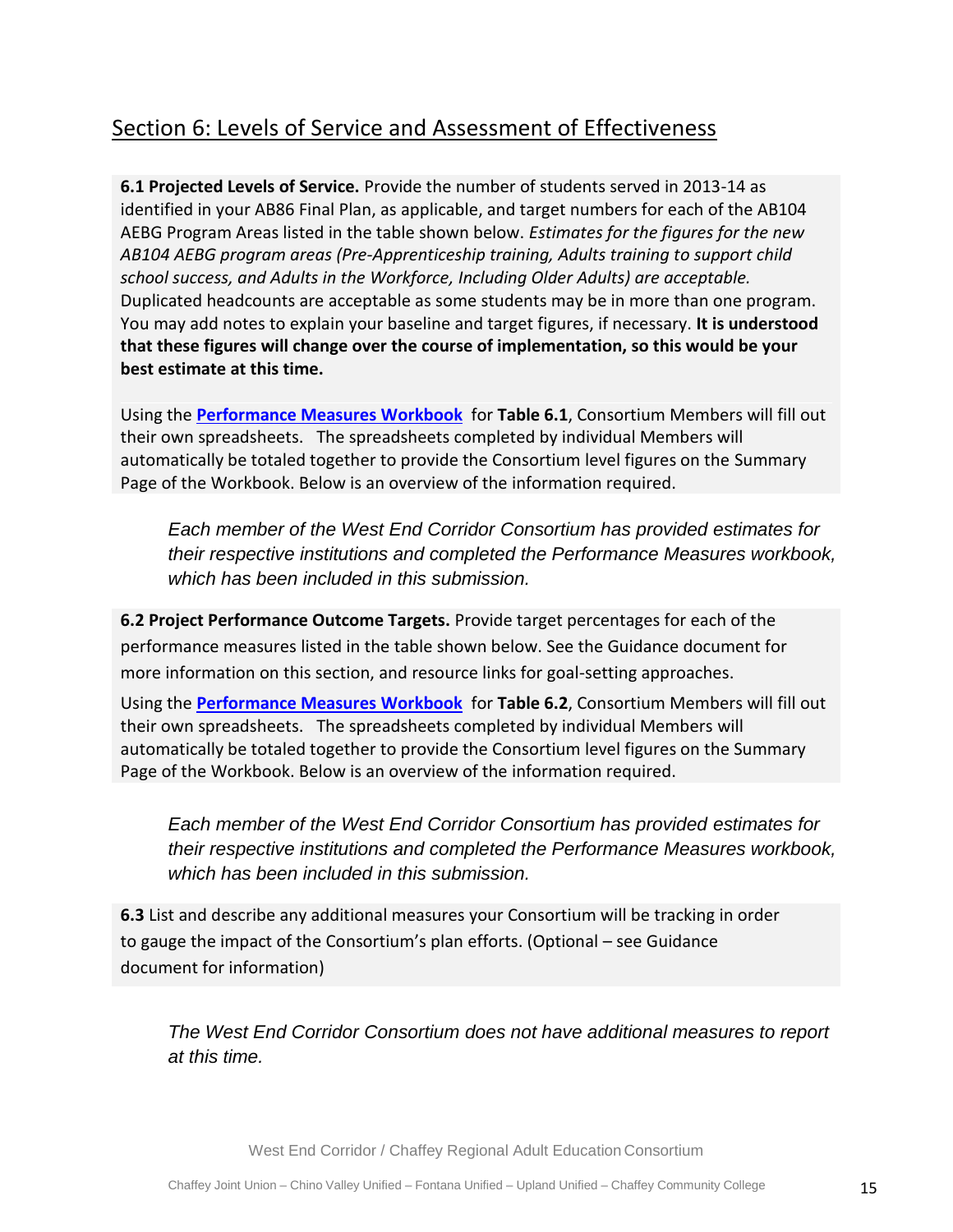**6.4** List and describe the approaches or measures you as a Consortium will be looking at to evaluate the effectiveness of your Consortium. (Required)

*The West End Corridor Consortium will leverage the strong relationships established between institutions during the AB86 planning year, and conduct its business consistent with the policies and procedures outlined in the Governance template and of the districts to which each member belongs. The Consortium will measure its effectiveness primarily through qualitative and quantitative evaluations of progress toward its stated goals and the progress metrics provided by the state.*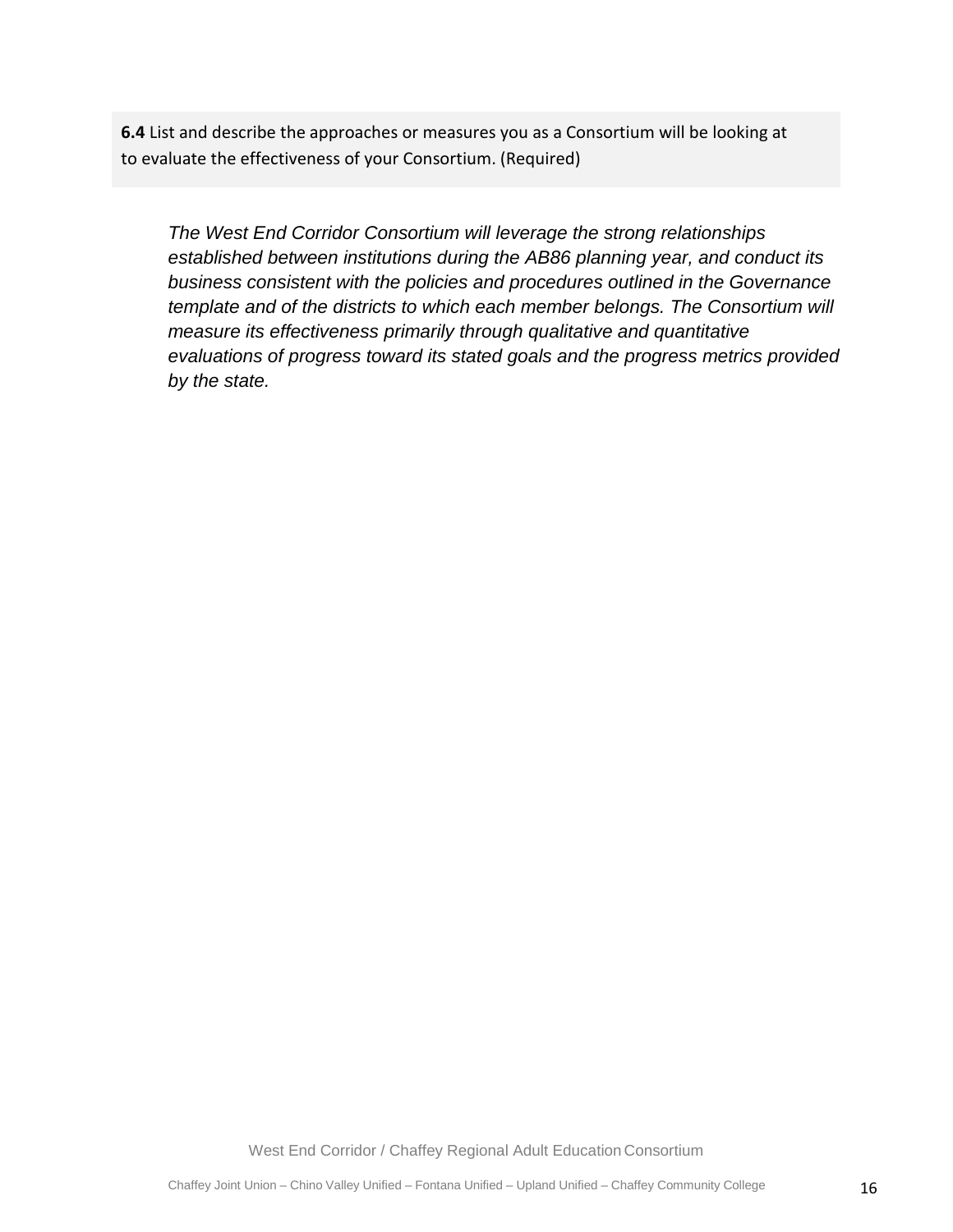# Section 7: Consortium Member Signature Block

| Name:                 | Eric Bishop                               |
|-----------------------|-------------------------------------------|
| Consortium<br>Member: | <b>Chaffey Community College District</b> |
| Email:                | eric.bishop@chaffey.edu                   |
| Date:                 | November 2, 2015                          |
| <b>Signature Box:</b> |                                           |
|                       |                                           |

| Name:                 | <b>Todd Haag</b>                         |
|-----------------------|------------------------------------------|
| Consortium<br>Member: | Chaffey Joint Union High School District |
| Email:                | todd.haag@cjuhsd.net                     |
| Date:                 | November 2, 2015                         |
| <b>Signature Box:</b> |                                          |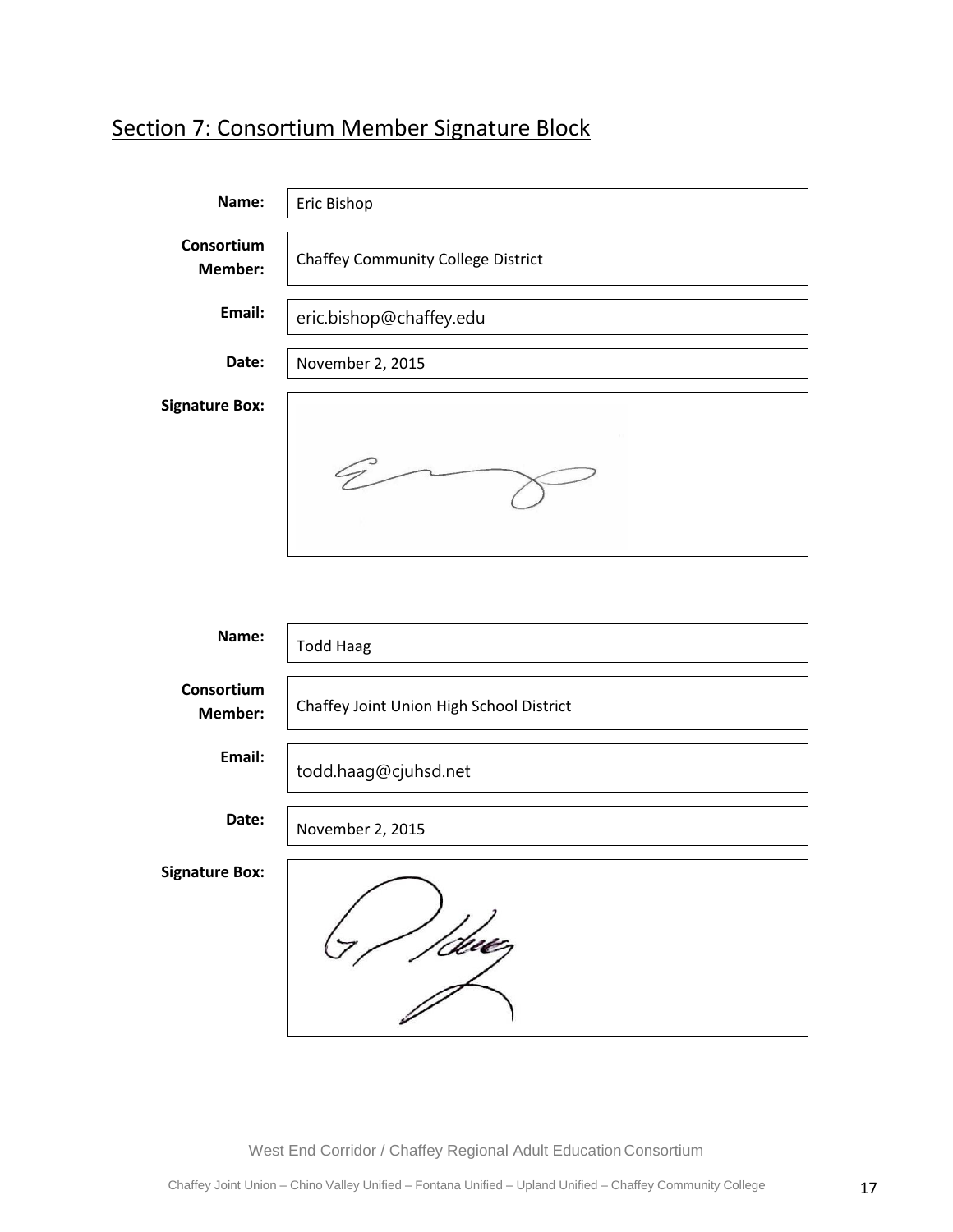| Name:                 | Carl Hampton                         |
|-----------------------|--------------------------------------|
| Consortium<br>Member: | Chino Valley Unified School District |
| Email:                | carl_hampton@chino.k12.ca.us         |
| Date:                 | November 2, 2015                     |
| <b>Signature Box:</b> |                                      |
|                       | mysun                                |

| Name:                 | Alex Ruvalcaba                        |
|-----------------------|---------------------------------------|
| Consortium<br>Member: | <b>Upland Unified School District</b> |
| Email:                | alex_ruvalcaba@upland.k12.ca.us       |
| Date:                 | November 2, 2015                      |
| <b>Signature Box:</b> | funALCABA                             |